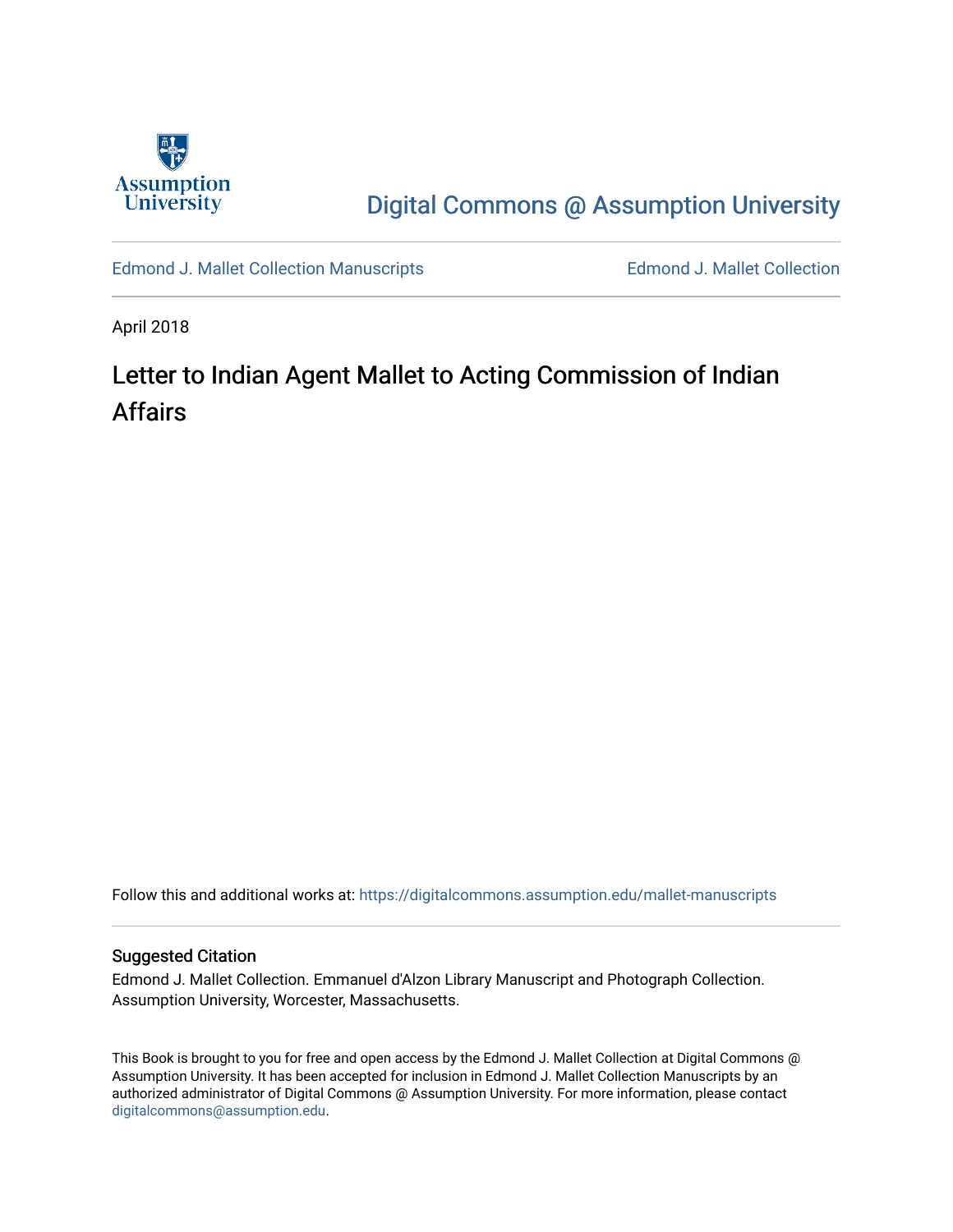## Letter to Indian Agent Mallet to Acting Commission of Indian Affairs

#### About

Office of Indian Affairs, Agency supplies, Mission school supplies, Native American Reservations

### **Transcription**

-Copy-Office of Indian Affairs Washington, Oct. 3, 1876 The U.S. Indian Agent Tulalip Agency Wash. Ter. Sir: I have to advise you that Captain William H. Bell, C.S.U.S.A. stationed at Portland, Oregon has been designated as Purchasing Officer and Inspector of Supplies required for the Indian service in Oregon and Washington for the present fiscal year. You are directed to communicate with Captain Bell, who has been advised as to the amount of funds Applicable for the purchase of supplies for your agency; and if estimates of supplies have not been forwarded to this office, you will send one to him immediately for proper action. Very respectfully, (signed) S.A. Galpin Acting Commissioner Identified Persons Major Edmond Mallet; S.A. Galpin; W.H.Bell Identified Places

Tulalip Agency; Washington Territory

Recipient Major Edmond Mallet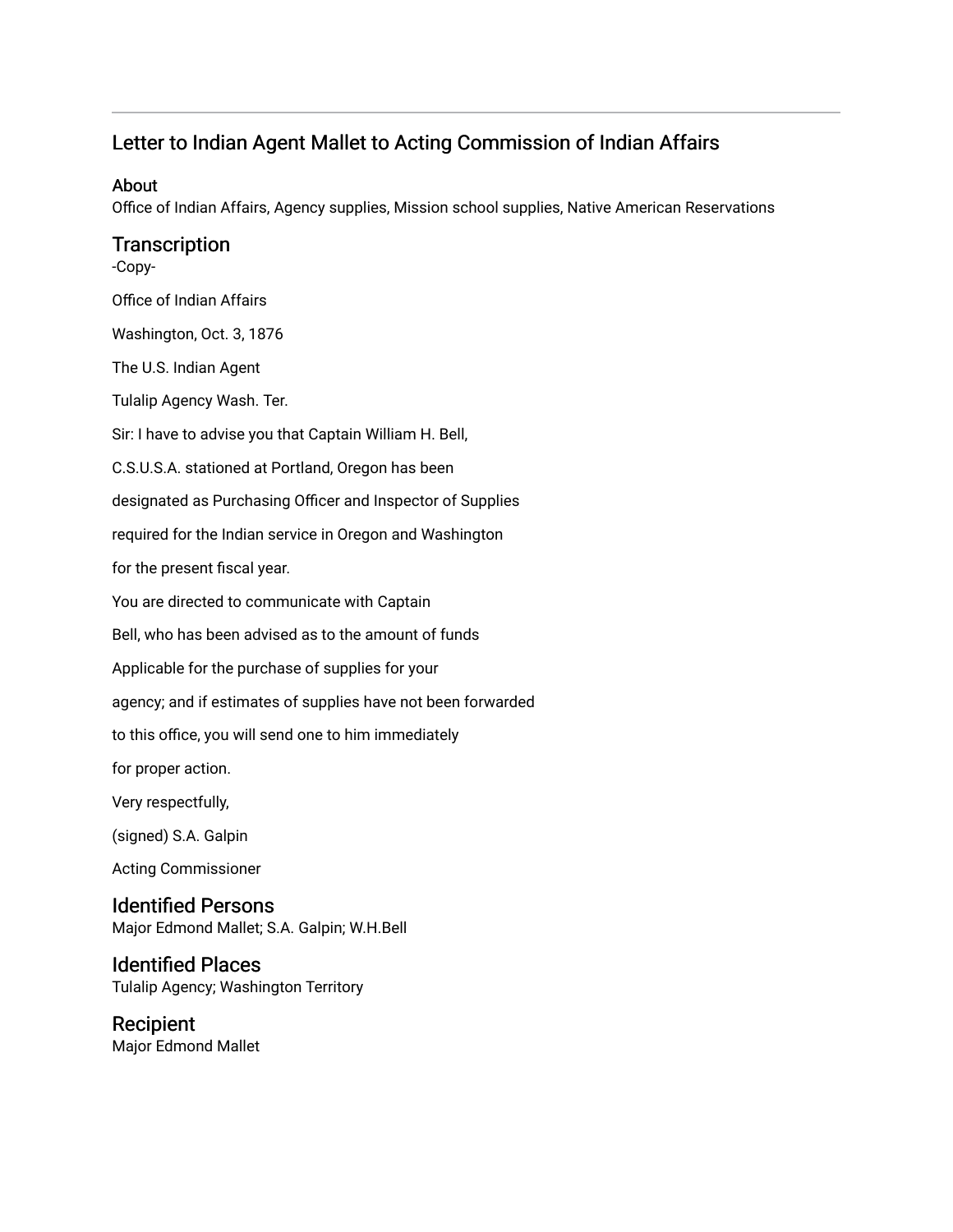## Author

S.A. Galpin